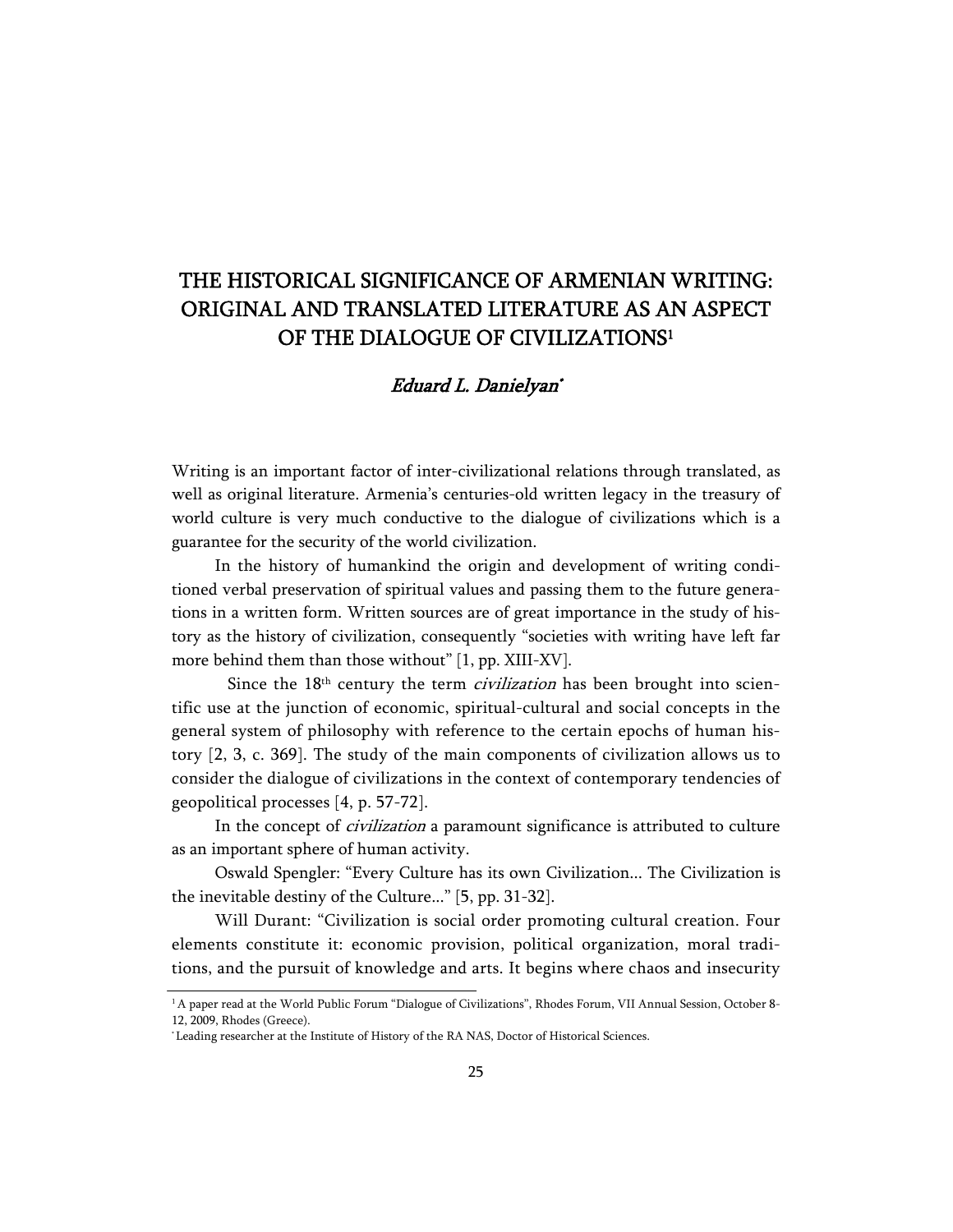end" [6, p. 1].

Arnold Toynbee: "The cultural elements are the essence of a civilization" [7, p. 1, 57].

N. V. Klyagin: "The concept of civilization may be identified with the concept of culture" [8, с. 3].

Cultures, as main components of civilizations, are bridging them owing to immanent creative principle [9, рp. 298-303]. Meanwhile, according to some modern theories of civilizations, the increase of the conflict of cultures in the modern world has a tendency of turning into the clash of civilizations [10.]. But destructive forces are derived not from cultural factor, but, on the contrary, because of its lack.

In "The Declaration of the Rights of Culture" D. S. Likhachov, considering culture as the main source of human history's humanization, writes: "Culture is a determining condition for realization of the creative potential of an individual and society, a form of affirmation of the people's originality and a basis of the spiritual health of the nation, a humanistic guiding line and a criterion of the development of a human being and civilization. Out of the culture the present and future of the peoples, ethnicities and states make no sense." (Article 2.).

According to S. N. Iconnikova, only humanistic culture is able to become a foundation of ethics and morality [11]. Jagdish Chandra Kapur sees the peaceful future of the peoples through the cultural creation and cooperation along with preservation of national originality  $[12, p. 23]$ , thus, considering the "Human future" as a fundamental basis for a dialogue of civilizations [13, p. 26].

Article 6 of "The Declaration of the Rights of Culture" states: "The culture of each people has the right to participate in the humanistic development of the whole mankind. Cultural cooperation, dialogue and mutual understanding of the peoples of the world are a guarantee for justice and democracy, a condition preventing international and interethnic conflicts, violence and wars". In the cultural-historic heritage, as "a form of reinforcing and transferring the cumulative spiritual experience of mankind" (Article 1a), writing has a crucial significance.

In the history of the development of the world's written languages Armenian writing, being a means of creativity of the Armenian people and a guarantee of its national originality, has a certain contribution to the treasury of world culture and has been highly appreciated in Western European, as well as Russian literature and historiography.

Rev. Pére Dom Augustin Calmet (1672-1757) called Armenia "Berceau de la Civilisation" [14]. In 1816 George Gordon Byron visited the Armenian Congregation of Mekhitarists, on St. Lazarus *Island* in Venice and, being inspired by Armenian culture, in particular, by its literary heritage, began to learn the Armenian language.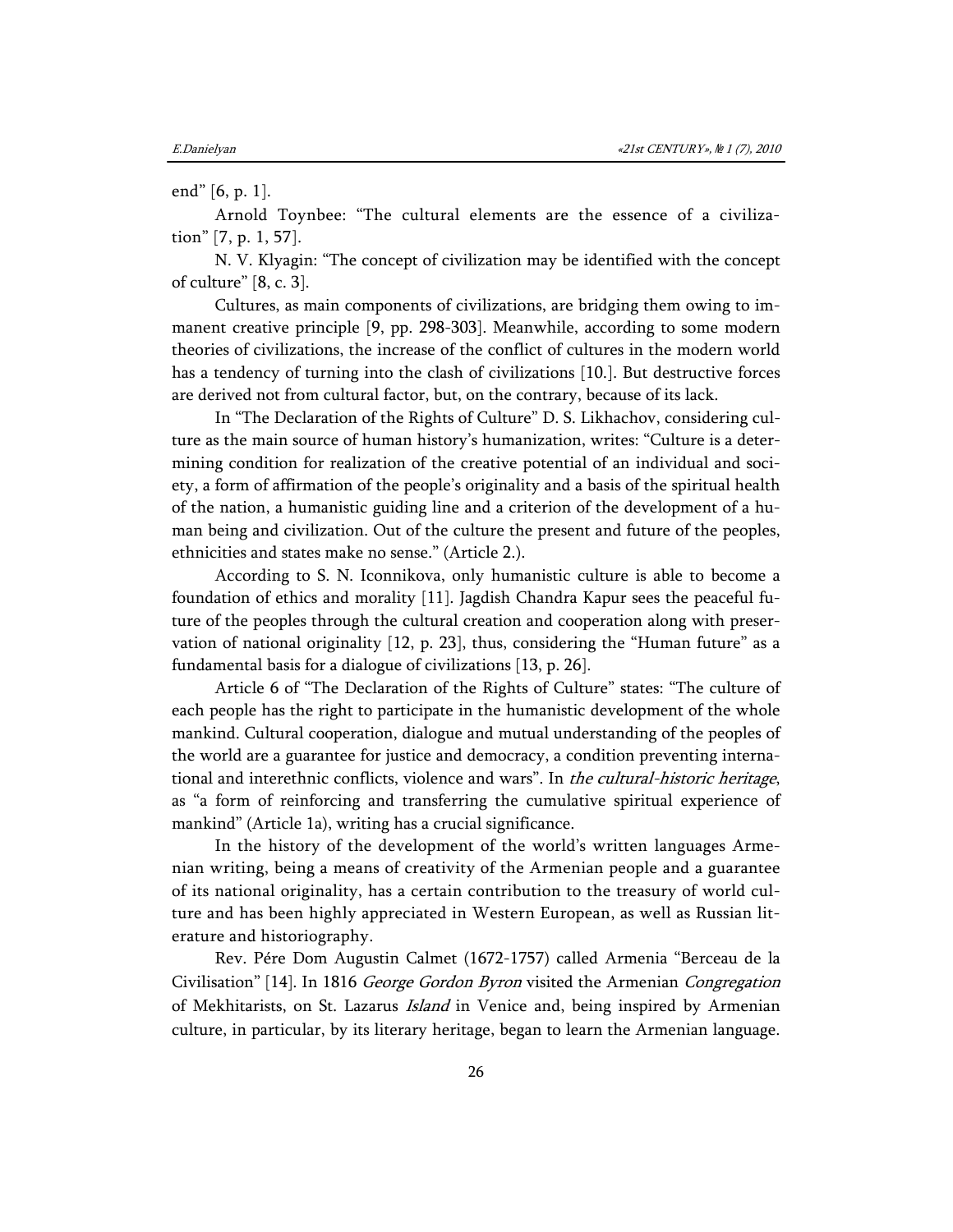Lord Byron writes about Armenians and Armenia: "Whatever may have been their destiny - and it has been bitter - whatever it may be in future, their country must ever be one of the most interesting on the globe; and perhaps their language only requires to be more studied… It is a rich language… If the Scriptures are rightly understood, it was in Armenia that Paradise was placed. . . It was in Armenia that the flood first abated, and the dove alighted" [15, pp. 8, 10-12].

S. N. Glinka (1776-1847) comprehended the history of Armenia in the spirit of touching the cradle of human civilization [16, p. 77]. He writes: "According to the Biblical and folk traditions the second cradle of mankind rested on the summits of the Armenian mountains" [17, p. III].

David Marshall Lang writes in the same spirit: "The ancient land of Armenia is situated in the high mountains... Although Mesopotamia with its ancient civilizations of Sumeria and Babylon is usually considered together with Egypt as the main source of civilized life in the modern sense, Armenia too has a claim to rank as one of the cradles of human culture. To begin with, Noah's Ark is stated in the Book of Genesis to have landed on the summit of Mount Ararat, in the very centre of Armenia.... Whether or not we attribute any importance to the Book of Genesis as a historical source, none can deny the symbolic importance of its account of Noah's Ark, which is cherished by both believers and unbelievers all over the world. Again, Armenia has a claim on our attention as one of the principal homes of ancient metallurgy, beginning at least five thousand years ago. Later on, Armenia became the first extensive kingdom to adopt Christianity as a state religion pioneering a style of Church architecture which anticipates our own Western Gothic" [18, p. 9].

The roots of the origin and development of the Armenian language (as a separate branch in the Indo-European family of languages)<sup>1</sup> and writing are millennia old<sup>2</sup>.

The ancient authors (II-III centuries A.D.) have given certain information on Armenian letters. The Greek sophist and orator Lucius Flavius Philostratus (around 170-247) notes: "It is said that once a panther was caught in Pamphylie<sup>3</sup>; it had a golden collar on which had an inscription in Armenian letters: "King Arshak to

<sup>1</sup> The beginning of the dialect break-up of the general Indo-European language is supposed to have occurred in V-IV millennia B.C. [19, v. I, p. XLVIII, v. II, pp. 865, 898, 912-913; 20, pp. 31-32].

<sup>&</sup>lt;sup>2</sup> It is testified by pictographic writing in petroglyphs, on the walls of necropolises and on the cult ceramics (V-IV millennia B.C.) [21, p. 262], hieroglyphs [22, p. 115; 23, рp. 55-148], lexicon and grammatical forms, preserved in cuneiform sources of the epoch of the Kingdom of Van (IX-VII centuries B.C.) [24, p. 124-129] and temple literature [22, p. 176].

<sup>3</sup> It lies to the west of Cilicia.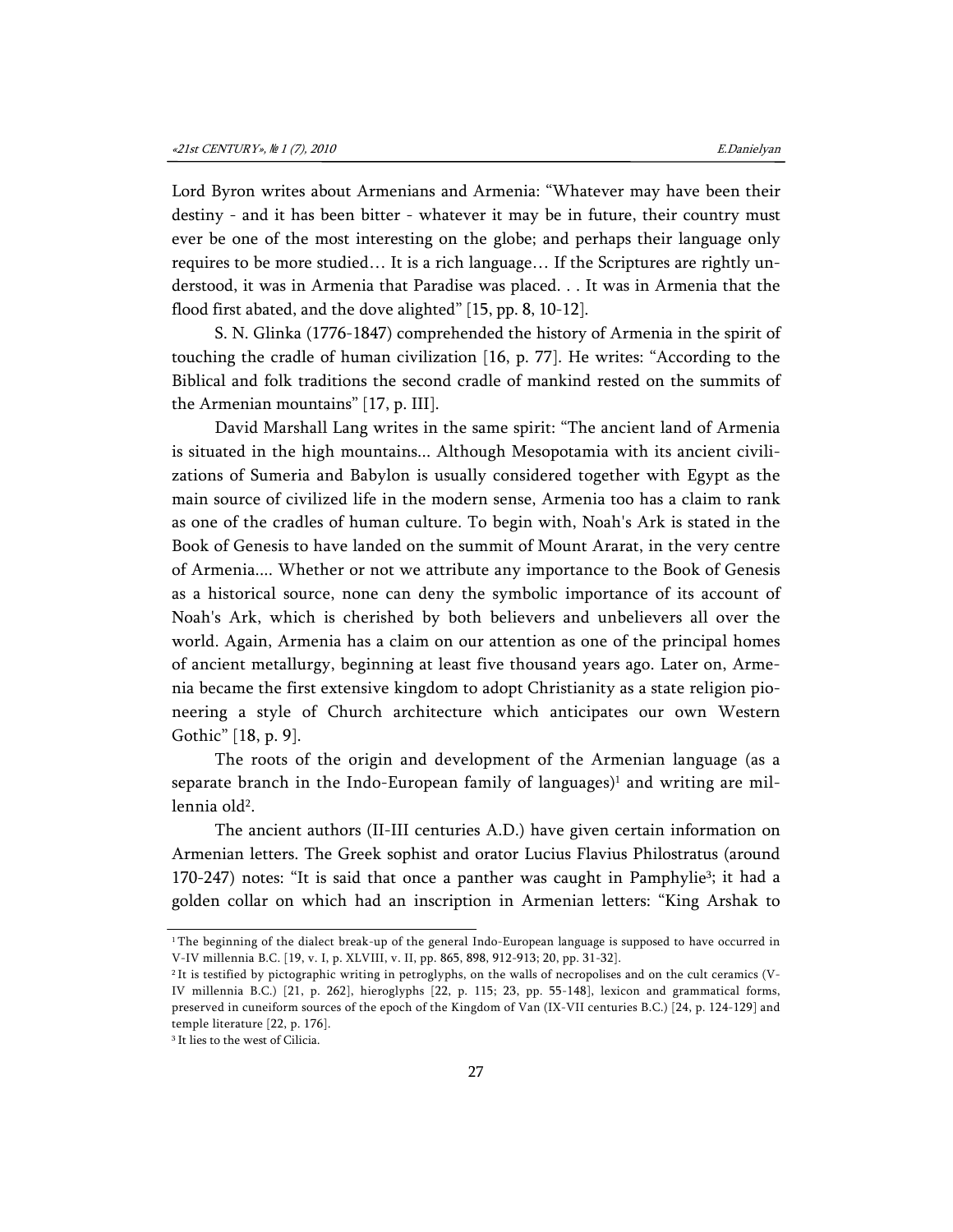Nysa's god"  $[25, p. 172, 324b 4-11]$ <sup>1</sup>. The Roman theologian and writer Hippolytus (III c.) mentions Armenians among peoples (Greeks, Jews, Romans and others) having their own writing [30, p. 58].

After the Armenians' conversion to Christianity by St. Grigor Lusavoritch (the Illuminator) under the aegis of the King of Great Armenia Trdat III, Christianity was proclaimed the state religion in Armenia (301 A.D.) for the first time in the world. Schools were established where the Greek and Syriac languages were taught with a purpose to teach oral translation<sup>2</sup> into Armenian both from the Bible during the church service, and documents (in foreign languages) which entered the court office.

At the end of IV century the King of Great Armenia Vramshapuh, the Catholicos of the Armenian Apostolic Church<sup>3</sup> Sahak Partev, Mesrop Mashtots (361-440) A.D.) and Armenian bishops, according to Movses Khorenatsi (V c.), summoned a council being "anxious about the invention of Armenian letters" [22, p. 325].

An attempt to reconstruct the letters by means of the Bishop Daniel's written characters found in Mesopotamia had been in vain, because while teaching them to pupils it turned out that "those letters were insufficient to form all the syllables of the Armenian language, especially since the letters essentially proved to have been buried under other letters…" [33, p. 278].

According to the Armenian historian of V century Lazar Parbetsi, Mashtots was sure that Armenian letters existed [34, p. 30]. In the course of the search of the Armenian letters Mashtots sent one group of his pupils to Samosat, another – to Edessa in order to prepare translators of the Bible from the Greek Septuagint and the Syriac Peshito versions. The pupil of St. Mesrop Mashtots Vardapet Koryun (V century) and the Father of Armenian historiography Movses Khorenatsi wrote that the work of St. Mesrop was hallowed by God's Right Hand. According to Koryun, St. Mesrop "suffered many tribulations in order to serve his nation. And Lord the Merciful with His Holy Right Hand finally granted him that good fortune and he became the father of new and wonderful offspring – letters of the Armenian language, and

<sup>1</sup> A king by name of Arshak who reigned in Armenia long before Arshak II (350–368 A.D.) is mentioned by Tacit (55-120 A.D.) in his "Annales" [(after the Armenian king Zenon-Artashes III (18-34 A.D.) Arshak reigned in Artashat (34-35 A.D.), the son of the Parthian king Artabanus III (12-38 A.D.) [26, рр. 31-33], and by Moses Khorenatsi in his "History of Armenia"[Arshak I, the son of Vagharshak (the brother of the Parthian king Arshak the Great) who ascended the throne in Armenia [22, pp. 118-119]. Some mountains and cities devoted to Dionisus - the youngest of the Olympian gods  $[27, p. 88]$  were called *Nysa*  $[25, 28, p. 1185, 29, p. 174, 180]$ .

<sup>&</sup>lt;sup>2</sup> J. Marquart expressed the idea that since his young age St. Grigor Lusavoritch was familiar both with the Greek and the Armenian languages [31, p. 120].

<sup>&</sup>lt;sup>3</sup> In the first half of I century A.D. the Armenian Apostolic Church was founded by the preaching of the Apostles St. Thaddaeus and St. Bartholomew, according to Movses Khorenatsi, at the time of Armenian King Abgar. Eusebius of Caesarea [32, p. 31, 32] and Movses Khorenatsi preserved "A letter of Abgar to the Savior" and "The reply to the letter of Abgar written by St. Thomas the Apostle according to the order of the Savior" [22, p. 149-150].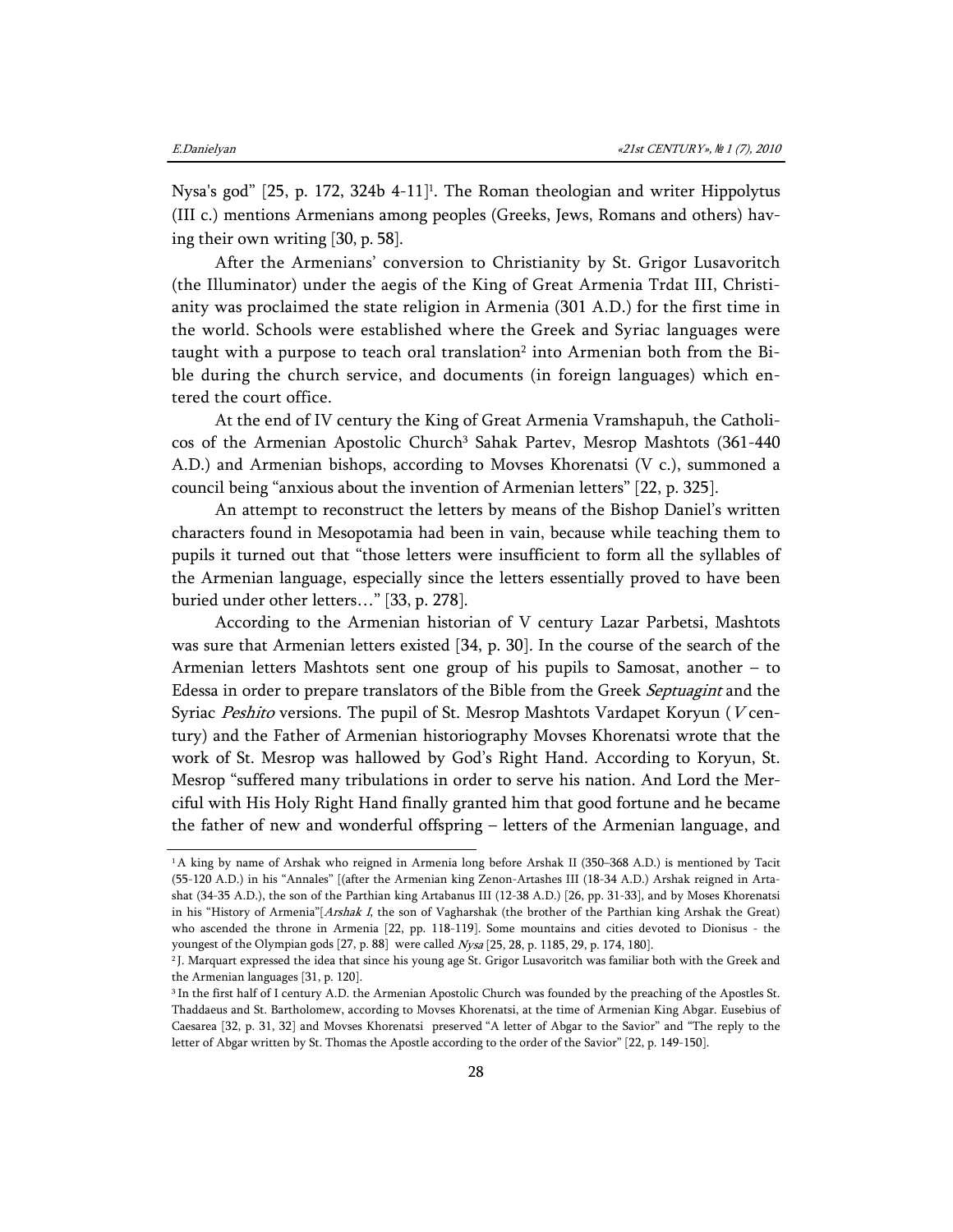then and he quickly designed, named, determined their order and devised the syllabication". Arriving in Samosat, Mashtots (with the help of Hropanos, a calligrapher of the Greek writing) "devised all the variations of the letters…, after which he proceeded with translations, with the help of two of his pupils, Hovhan, from the province of Ekeghiats, and Hovsep from Paghnatun" [33, p. 279].

The Armenian language, owing to its millennia-old development, at the threshold of V century had reached such a perfection, that after creation of the Armenian alphabet (405 A.D.) St. Mesrop Mashtots with his pupils undertook the work of the Bible's translation from the old Greek language into the old Armenian-*grabar* language. They started the translation of the Bible from the Proverbs of Solomon, and the first translated sentence was: "To know wisdom and instruction, to understand words of insight". Returning to Armenia, St. Mesrop Mashtots with his pupils, after the Old Testament, translated the New Testament into Armenian [22, p. 327]<sup>1</sup>.

The creation of the Armenian alphabet by St. Mesrop Mashtots signified a new stage in the history of Armenian culture. The old Armenian language was so rich, and the translated and original literary heritage so perfect that V century is considered "the Golden Age" in the history of Armenian culture. Educational life in Armenia, according to the Armenian historian Eghishe (V century A.D.), proceeded under the motto: "It is better to have blind eyes, than blind mind" [35, p. 28].

Taking into consideration the words of Koryun and Movses Khorenatsi about the divine vision of St. Mesrop Mashtots, S. Glinka noted: "St. Mesrop invented the Armenian letters as if by inspiration…" Mentioning high regard by M. La Croze (1661-1739), who called the Armenian translation of the Bible "the Queen of translations", S. Glinka noted that "undoubtedly, the power of the Armenian word also promoted the precision of the translation" [17, v. II, p. 90].

V. Brusov (1873-1924), speaking about the high level of the development of the Armenian language long before the creation of the alphabet by St. Mesrop Mashtots, writes that after the invention of the letters, fast evolution of national literature in the mother tongue "urges to suppose that it was preceded by the works of the Armenian writers not only in foreign languages. Contemporary science refuses to suppose that the same century saw both the origination of the Armenian writing and its rich flourishing expressed in a perfect translation of the Bible… followed by "the Golden Age" of the Armenian literature. That is why it is supposed that before the letters' invention, germs of the Armenian written literature existed… But all this ancient writing perished and for us Armenian literature starts not earlier than from V century A.D." [36, p. 45].

<sup>&</sup>lt;sup>1</sup> St. Mesrop Mashtots created alphabets also for the Georgian and Gargarian (one of the tribes of Aluank on the left bank of the Kur River) languages (22, pp. 328-329, cf. 33, pp. 285, 288).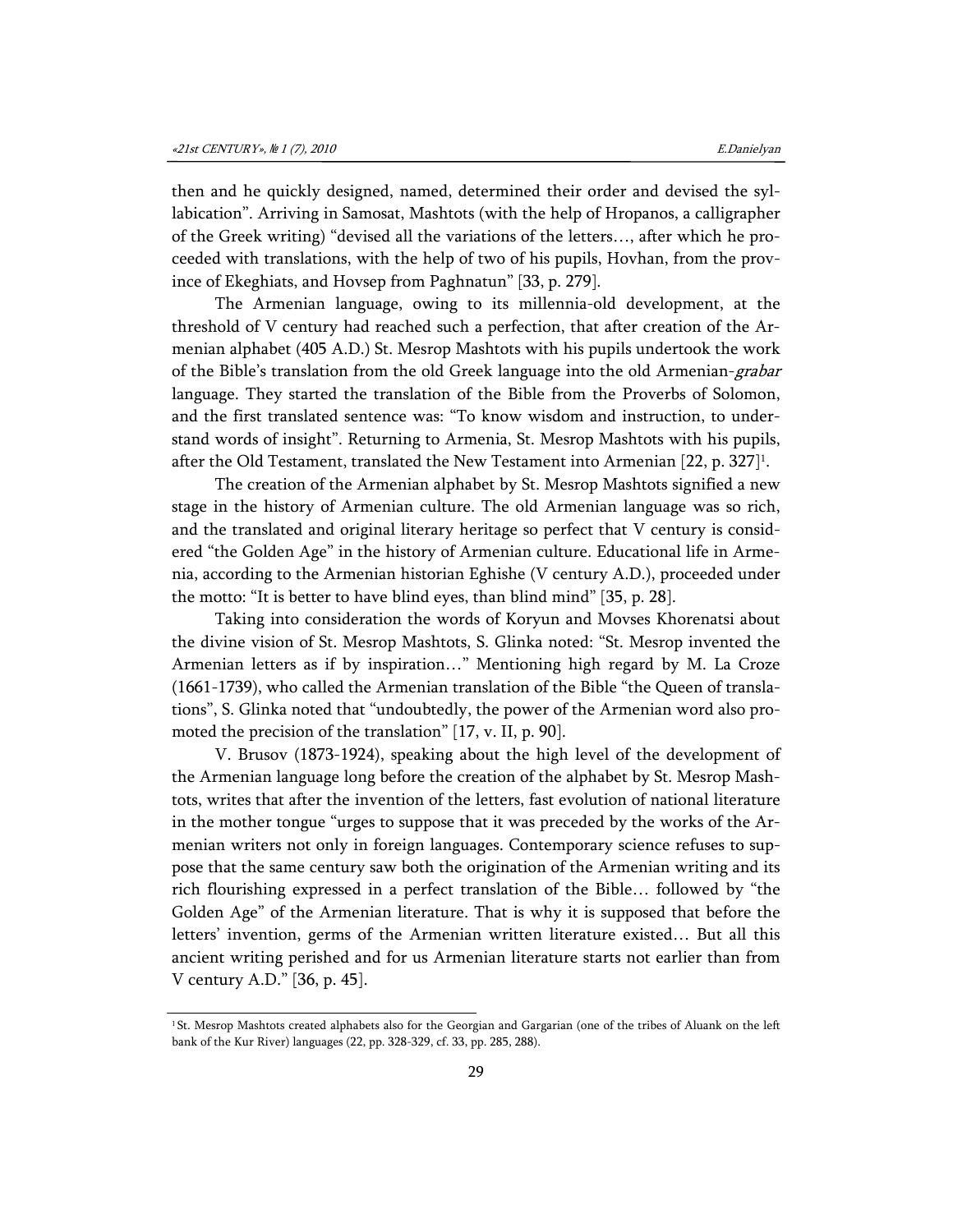Together with the fundamental development of the national school in Armenia the principles of the Armenian translated and original literature were founded in V century. The high level of translations was guaranteed by the efforts of the Armenian scholars who knew perfectly well their mother tongue and continued their scholastic and theological education in the Greek and other languages in famous centers of antique science and culture - Athens, Alexandria and others [37, pp. 142-143].

"The Grammar" (Ars Grammatica) by Dionysius Thrax, 14 works by Philo of Alexandria, "The Romance of Alexander the Great" by Pseudo-Callisthenes, "The Demonstration of the Apostolic Teaching" and "Against heresies" by Irenaeus, Theon of Alexandria's "Progymnaspata", "Refutation of the Council of Chalcedon" by Timothy Aelurus, "The Introduction" by Porphyry, "The Categories" and "The Discourses" by Aristotle and other books were translated from Greek into Armenian [37, pp. 186-188]. Listing the translated literature alone testifies to the wide cognitive interest of Armenian philosophic and historic scientific thought to the antique heritage, and this served a basis for calling Armenian translators the representatives of the *Graecophile school* in Armenia [38]<sup>1</sup>.

The creative understanding and application of certain terms [37, p.140] and texts took place in the process of translation on the basis of the Armenian lexicon. Owing to the Armenian translations, "The Chronicle" by Eusebius Caesariensis [32, Introduction, p. xiv], "Apology for the Christian Faith" by Aristides the Athenian, 7 works by Philo of Alexandria, "The Definitions" by Hermes Trismegistus, "Concerning Free Will" by Methodius of Patar, "Panarion" by Epiphanius of Cyprus and some other works have been preserved, their old Greek originals being lost in the course of time.

In the V century, along with the translated literature, historiography and philosophy presented by the works of Agathangelos, Pavstos Buzand, Koryun, Movses Khorenatsi, Eghishe, Lazar Parbetsi, David Anhakht (the Invincible), Eznik Kokhbatsi and others developed. The creative heritage of the plead of Armenian thinkers and scholars has a great significance from the viewpoint of studying the sources for the research of the history of Armenia and the Armenian people, as well as neighbouring countries and peoples.

Agathangeghos narrates the life of St. Grigor Lusavoritch and the Christening of Armenians in his book "The History of Armenia". Koryun wrote "The Life of Mashtots" where he described the life and activities of his teacher St. Mesrop Mashtots. Pavstos Buzand in his book "The History of Armenia" narrated the history of

<sup>1</sup> One of the beloved national-church holidays - St. Translators' Day is celebrated annually (in October) by the Armenian people in memory of the activities of the translators.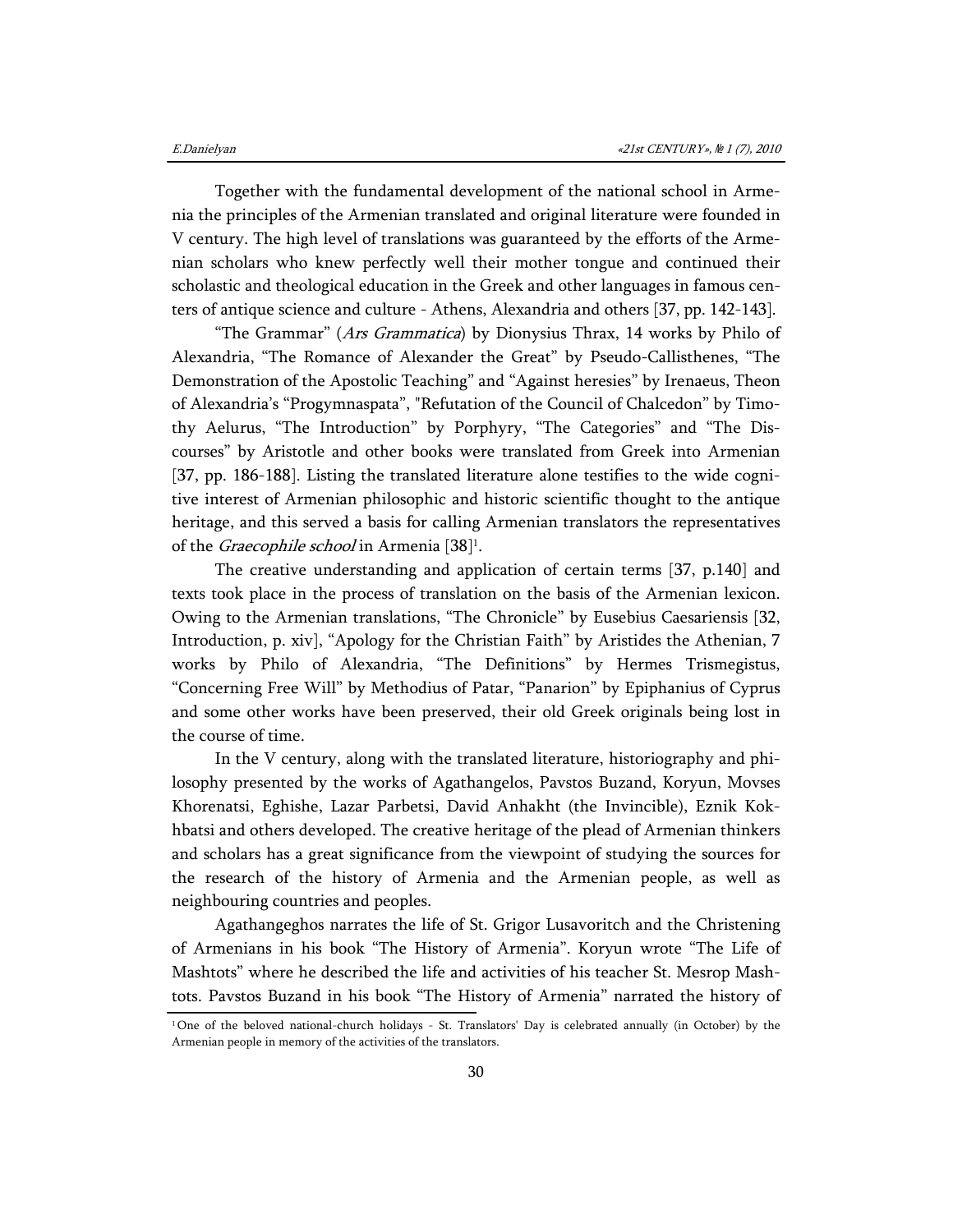the Kingdom of Great Armenia from the first decades of IV century up to the Roman-Persian division of Armenia (the middle of the 80s of IV century).

"The History of Armenia" by Movses Khorenatsi is the crown jewel of Armenian historiography. His work consists of three parts, including history of the Armenian people from ancient times till the beginning of the 40s of V century A.D. He wrote his book with a deep knowledge of the original ethnic roots of Armenian statehood, freedom-loving spirit of the Armenian people reflecting his adherence to the national and Christian spiritual values.

Eghishe is the author of several books the most famous of which is "About Vardan and the Armenian War" (450-451 A.D.). Lazar Parbetsi also devoted his book ("History of Armenia") to the liberation struggle of the Armenian people headed by St. Vardan Mamikonyan and then - Vahan Mamikonyan (481-484 A.D.).

Based on Armenian sources, S. Glinka, contrasting the moral grounds of the Armenians inspired by the defense of the Fatherland to the ideology of foreign conquerors, wrote: "The main aim of their (Armenians-E.D.) arming, owing to the basic spirit of their moral qualities… is the defense of the Fatherland, protection of native independence, resistance to the encroachments of the outside violence" [17, p. VII].

In the IV century there was a famous Armenian thinker, orator and pedagogue, Prohaeresius (Paruyr Haikazn) (276-367) [39, p. 480; 37, p. 25].

Philosopher and theologian Eznik Kokhbatsi, the advocate of the teachings of the Armenian Apostolic Church, in his work "Refutation of heresies", defending the Christian faith, considers in details philosophic ideas of the antique authors, as well as analyses critically Zoroastrian religion (which the Sassanids turned into an ideological servant of their aggressive policy) and different heresies.

David Anhakht (V century A.D.) is a prominent representative of the Armenian philosophic thought. The most famous of his works is "The Definition of Philosophy". David Anhakht, analyzing the definitions of philosophy, brought also classification of sciences: natural philosophy, mathematics, theology. He considered philosophy as the best means of the nature's cognition, because its main goal is revelation of the ways, following which it is possible to reject evil and, through goodness, reach spiritual perfection - *virtue*. During centuries the philosophic views of David Anhakht had a fundamental significance in the development of the Armenian philosophic thought.

On the basis of the achievements of "the Golden Age", the Armenian culture and education in Great Armenia reached new heights also in the epoch of the Kingdom of the Armenian Bagratids (885-1045) and later, and the Cilicia's Armenian statehood (the Princedom - 1080-1197, the Kingdom – 1198-1375).

In Gladzor University (1280-1340), which the contemporaries called "the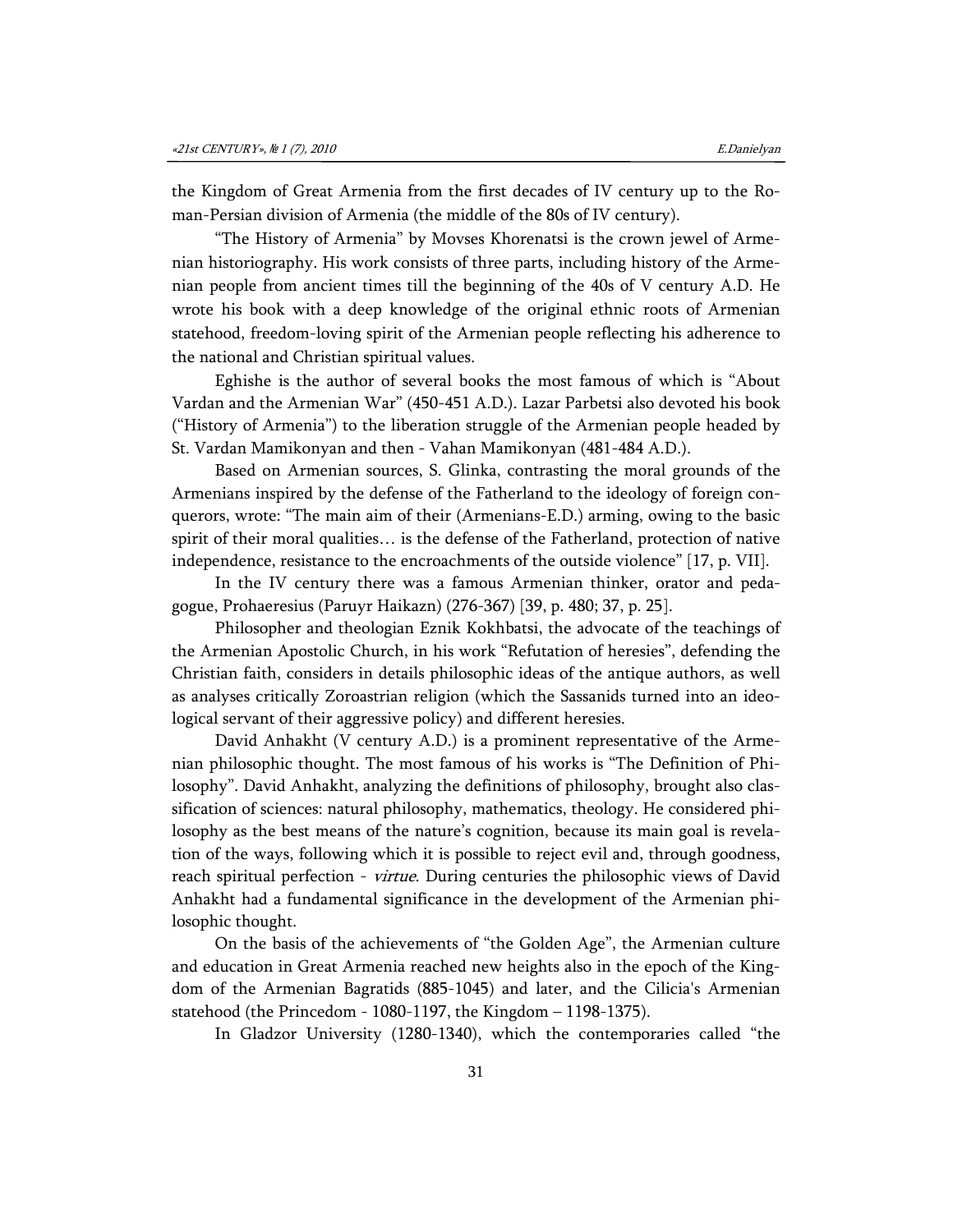Mother of Wisdom", "the House of Wisdom", "the second Athens", and Tatev University (1390-1435), continuing traditions of the preceding epochs, teaching was provided on the basis of the trivium (grammar, rhetoric and dialectic) and quadrivium (arithmetic, music, geometry and astronomy) subjects, comprising "seven liberal arts", which centuries earlier were systematized in the works of David Anhakht [37, p. 295].

Armenian medieval culture, accumulating the achievements of the preceding epochs, introduced new values into the treasury of national and world culture. According to V. Brusov, "Armenia is a vanguard of Europe in Asia". This formula suggested long ago determines correctly the place of the Armenian people in our world", because, according to the great humanist, "the historic mission of the Armenian people - prompted by the whole process of its development – is to look for and acquire the synthesis of East and West. And this aspiration for the most part was reflected in the artistic creativity of Armenia, its literature and poetry" [36, p. 27].

At the current stage of geopolitical processes, considering historical truth as a cornerstone of inter-civilizational dialogue, Vladimir Yakunin writes: "Human communities are constantly changing identities, being in permanent dynamics. The philosophy of their evolutions is determined by historical conditions under which they have been shaped. In different periods this process acquires different facets, and it is always straight and, what is more, predictable <...> It would seem wise to approach setting goals and selecting means to reach them in the process of successive approximation, by sticking to historical truth and without upsetting the unity of the universal and special in the course of discussions about the role and place of intercivilizational dialogue in bringing together peoples and races" [12, р. 141].

The principle of the prevention of the crisis of global security is a basic one in the concept of the dialogue of civilizations<sup>1</sup>. Thus cooperation between sovereign peoples and states through the *dialogue of cultures* [40] is considered to be an important principle in the dialogue among civilizations.

In the ontological aspect, proceeding from the importance of the idea of the dialogue of civilizations, according to V. Segesvary: "An inter-civilizational dialogue has to be based on mutual understanding", which "requires a firm commitment to one's own civilizational values and worldview in order to appreciate differences with others. We cannot understand the fundamental order of being and the meaningful order of things in the universe without our place in them" [41, рр. 8-9].

<sup>&</sup>lt;sup>1</sup> Intercultural Dialogue and Conflict Prevention Project, Expert Colloquy, Dialogue serving intercultural and interreligious communication, Strasbourg, 7 to 9 October 2002, Council of Europe, Role of Religion in the 21st Century. Prevention of Crisis among Civilizations, Contribution by Prof. Masanori Naito, Directorate General IV: Education, Culture and Cultural Heritage, Youth and Sports, Directorate of Culture and Cultural and Natural Heritage, Cultural Policy and Action Department, DGIV/CULT/PREV-ICIR (2002) 4E, 3.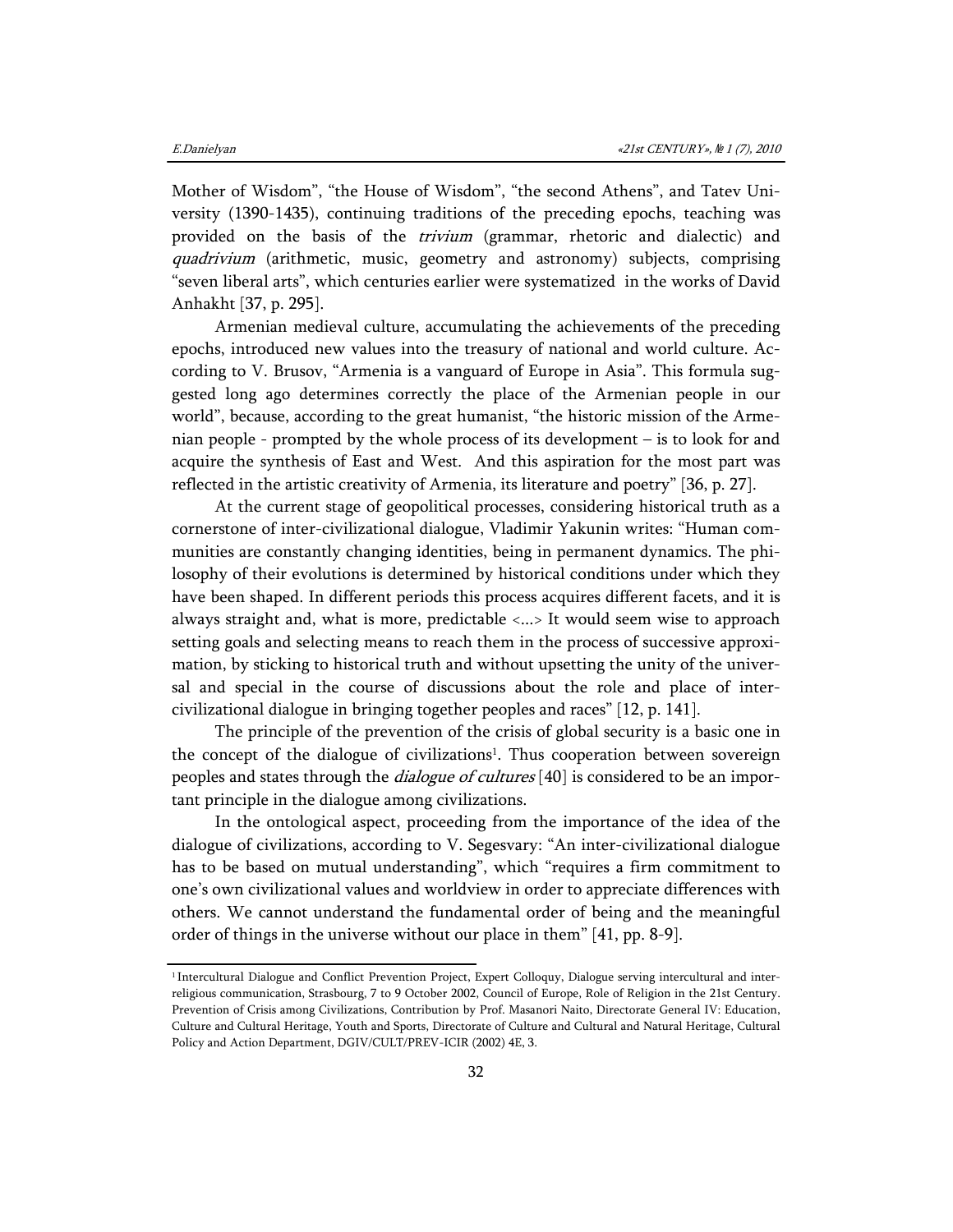Philosophical comprehension of the civilizational future of the humankind is founded on the revelation and deepening the ways of the dialogue between civilizations, taking as a basis the historical experience of each people separately and the world civilization in its entity [42, рр. 7-17]. It is necessary to comprehend and realize on the international level the defense of cultural-historic heritage of each people (the monuments of architecture, the works of art, manuscripts etc.), especially, of the Armenian people in the Motherland, including its historic parts. It may become a guarantee of the security of the world civilization by means of the dialogue of civilizations.

In the system of cultural-historic heritage writing is an important link of the inter-civilizational relations. Armenian writing, presented by original and translated literature, in the context of historic realities, characterized by linguistic, spiritual-cultural, ethno-demographic and social and political peculiarities, has rich traditions in the development of inter-cultural relations, promoting the dialogue of civilizations.

## January, 2010

## Reference Sources and Literature

- 1. The Mainstream of Civilization. Sixth edition, New York, 1990.
- 2. Ferguson A., An Essay in the History of Civil Society. Edinburgh, 1767.
- 3. Ионов И.Н., Хачатурян В.М., Теория цивилизаций от античности до конца XIX века, СПб, 2002, http://abuss.narod.ru/Biblio/ionov\_civ.htm
- 4. Danielyan E.L., Civilization's Theory in Geopolitical Conceptions. XXI century, N1, 2009, рр. 57-72.
- 5. Spengler O., The Decline of the West. Form and Actuality, vol. 1, 1945, New York.
- 6. Durant W., The Study of Civilization. Part I, Our Oriental Heritage. New York, 1954.
- 7. Toynbee A., A Study of History, vol. II, Oxford University Press, London, New York, Toronto, 1955.
- 8. Клягин <sup>Н</sup>.В., Происхождение цивилизации (социально-философский аспект). М., 1996.
- 9. Danielyan E.L., Cultural Basis of the Dialogue of Civilisations. Scientifique magazine «Logos», Tbilisi, 2008.
- 10. Huntington S. P., The Clash of Civilizations. Foreign Affairs. Summer 1993, v 72, N3.
- 11. Иконникова С. Н., История культурологии: идеи и судьбы.- СПб., 1996, http:// www.countries.ru/library/uvod/ks.htm.
- 12. Kapur J.Ch., Dialogue of Civilizations: a Philosophy for a Humane order // Vladimir I.Yakunin, Jagdish Chandra Kapur, Nicholas Papanicolaou, Dialogue of Civilizations in the Contemporary Epoch, Englewood, NJ, 2008.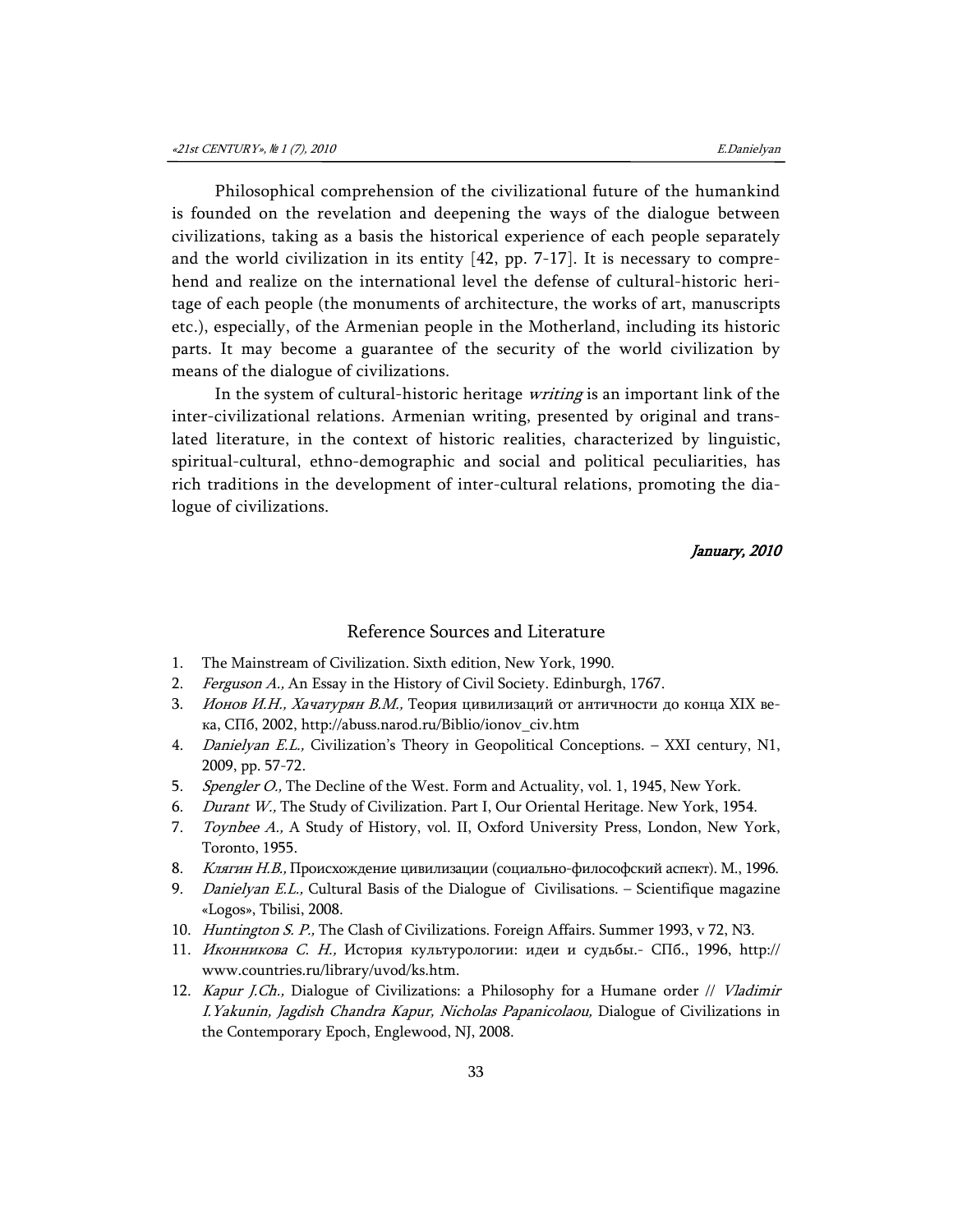- 13. Kapur J., Our Future Eternal or Temporal. World Public Forum "Dialogue of Civilizations", Bulletin, 2009.
- 14. Calmet (Rev. Pére Dom Augustin) in Dictionnaire de la Bible, Paris: Aux Ateliers Catholiques du Pont Montrouge, 1846, in: Léonian R., "Les Arméniens de France sont-ils assimilés ?", Issy-les-Moulineaux, 1986. In the tenth edition of the Calmet's work is written that "l'Arménie doit étre considéré comme le berceau du monde" ("Armenia must be considered as the cradle of the world") (Dictionnaire historique, archéologique , philologique, chronologique; géographique et littéral de la Bible par le Rev. Pére dom Augustin Calmet. Dixième édition, revue, corrigée, complétée et actualisée par A.F. Jame, publié par M. l'abbé Migne, Paris, 1863, p. 590).
- 15. Lord Byron`s Armenian Exercises and Poetry. Venice: in the Island of St. Lazzaro, 1870.
- 16. Даниелян Э.Л., Философское осмысление истории Армении в сочинении Сергея Глинки. «21-й век», N3, 2009.
- 17. Глинка С.Н., Обозрение истории армянского народа, М., 1832, ч. II.
- 18. Lang D.M., Armenia Cradle of Civilization. London, 1970.
- 19. Гамкрелидзе <sup>Т</sup>.В., Иванов Вяч.Вс., Индоевропейский язык и индоевропейцы, Тбилиси, 1984.
- 20. *Ջահուկյան Գ.Բ.,* Հայոց լեզվի պատմություն. Նախագրային շրջան, Երևան, 1987։
- 21. *Մարտիրոսյան Հ.Ա.,* Կրոնական հավատալիքների և արվեստի ծագումը // Հայ ժողովրդի պատմություն, Երևան, 1971:
- 22. Մովսիսի Խորենացւոյ Պատմութիւն Հայոց, Երևան, 1991:
- 23. Movsisyan A., The Writing Culture of Pre-Christian Armenia, Yerevan, 2006.
- 24. *Ջահուկյան Գ.Բ.,* Ուրարտական արձանագրությունների ներածական բանաձևերի հայկական բնույթի հնարավորության մասին – ՊԲՀ, N 1:
- 25. Photius. Bibliothque, t. V, 1967.
- 26. P.Cornelii Tacit libri qui supersunt, t. I, Lipsiae, 1962, VI.
- 27. *Zimmerman J.E.*, Dictionary of Classical Mythology, New York-London, 1980.
- 28. Liddell H.G., Scott R., Greek-English Lexicon, Oxford, 1966.
- 29. *Դանիելյան Է.Լ.,* Իսիդոր Քարակացու Պարթևական կայանները, «Պատմա-բանասիրական հանդես», 1971 N4:
- 30. Hippolitus. Werke, IV, Bd. Die Chronik, Leipzig, 1929.
- 31. Marquart Jos., Über den Ursprung des armenischen Alphabets in Verbindung mit der Biographie des Heilige Maštoc, in: Հ.Մարկվարտ. Հայոց այբուբենի ծագումը և Ս.Մաշտոցի կենսագրությունը // Մեսրոպ Մաշտոց: Հոդվածների ժողովածու, Երևան, 1962.
- 32. Eusebius. The History of the Church, London, 1989, Introduction.
- 33. Koryun. "The Life of Mashtots", Erevan, 1981.
- 34. Ղազարայ Փարպեցւոյ Պատմութիւն Հայոց: Թուղթ առ Վահան Մամիկոնեան, Երևան, 1982:
- 35. Եղիշէ, Վասն Վարդանայ եւ Հայոց պատերազմին, Երևան, 1989:
- 36. Поэзия Армении с древнейших времен до наших дней, под ред. В.Брюсова, Ереван, 1973.